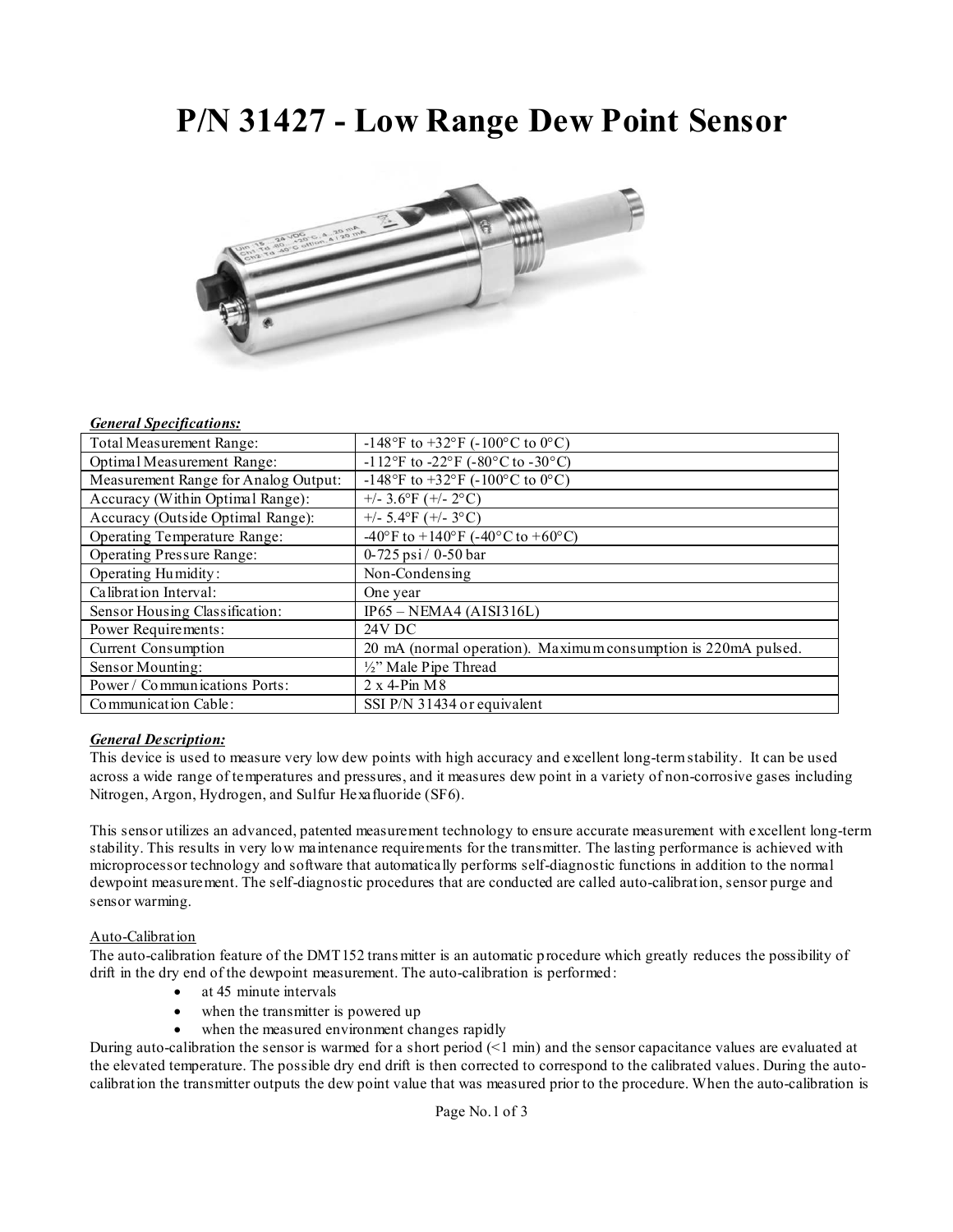done, normal measurement and output is resumed. Auto-calibration is carried out only if several criteria for the measurement environment are fulfilled. This ensures the reliability of the adjustments, and maintains the excellent long term stability that the patented technology offers.

# Sensor Purge

Sensor purge is also an automatic procedure that minimizes the drift at the wet end readings of the dewpoint measurement. Sensor purge is performed once a week or when the power is switched on. The sensor is heated for several minutes which will then evaporate all excess molecules out of the sensor polymer. This, together with the auto-calibration, results in a very small drift. Due to the very linear behavior of the polymer technology, corrections made at the dry end and the wet end correct the readings across the entire measurement range.

# Sensor Warming

The tip of the sensor is warmed, which prevents the sensor and filter from becoming wet in high humidities. High humidity may be present when the dewpoint temperature rises close to the temperature of the measured gas. The advantage of sensor warming is the rapid response of dewpoint measurement. A wet sensor and filter would otherwise result in a dewpoint equal to ambient temperature (that is  $RH = 100\%$ ). If the sensor gets soaked, it will recover fully back to normal operation after it dries out.

# *Sensor Technology:*

The dew point measurement is based on a capacitive thin film polymer. Water molecules in the surrounding air or gas diffuse into the polymer layer through the permeable upper electrode, which changes the capacitance of the sensor. Changes in capacitance can be directly correlated to the quantity of water molecules in the gas.



# *Product Description:*

| 4-pin M8 connector I: analog output channels and operating power                               |
|------------------------------------------------------------------------------------------------|
| 4-pin M8 connector II (shown with protective cap): digital output (RS-485) and operating power |
| 30mm nut                                                                                       |
| Sensor tip protected with stainless steel mesh filter                                          |
| Connection thread: 1/2" Male NPT (use PTFE tape or PTFE paste sealant)                         |

Note: The power supply lines are internally connected. You can use either one of them, but do not connect more than one supply voltage in permanent installations. Temporary simultaneous use with the USB serial interface cable or a handheld display is acceptable.